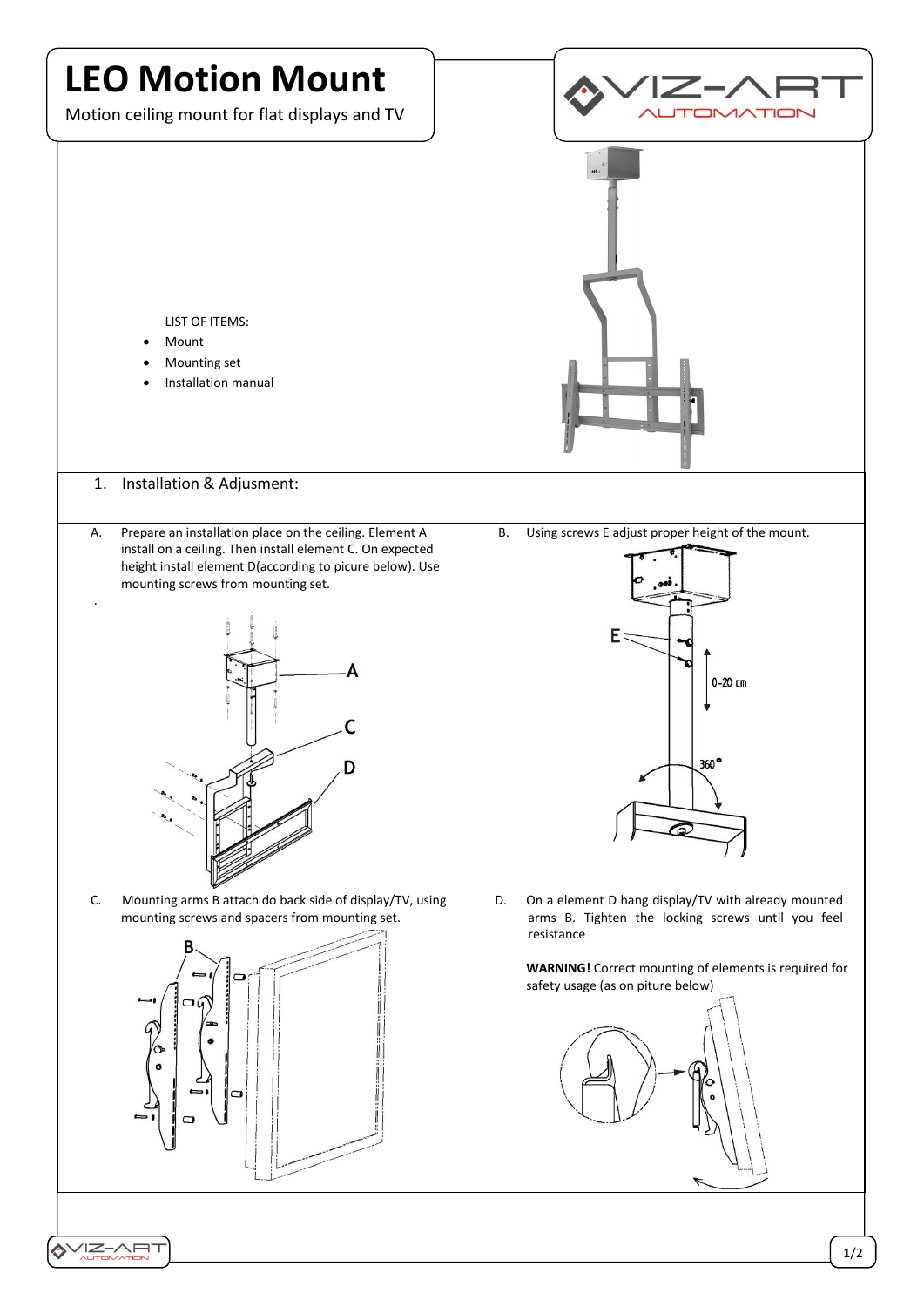

A. Using 2-wires cable("Wire 1") connect 230VAC power supply to Motion mount.

B. "Wire 2" controls direct of rotation, using wall switch (in the set) or: Trigger 230V, Trigger 5-30V, IR receiver, RF receiver. Connect both cables according to scheme above.

- C. After LEADER MOTION is connected to power supply 230VAC, Motion mount will run to "0" Base position.
- D. Press and hold for 3 sec. PROGRAM button LED diode will light constant light, waiting for adjusting "position A".

E. By Press and hold, use switch to rotate motion mount to reach first position of mount and confirm by pressing "position A" button (LED diode will blink several times). After that, motion mount automatically will run to "0" Base position.

NOTE: While programming, motion mount rotates only in one direction. If you miss your position you have to start programming again.

F. Press and hold, use switch to rotate motion mount to reach second position of mount and confirm by pressing "position B" button (LED diode will blink several times). After that, Motion mount automatically will run to "0" Base position.

G. To quit programming mode, Press and hold for 3 sec. PROGRAM button (LED diode will stop light). You left programming mode.